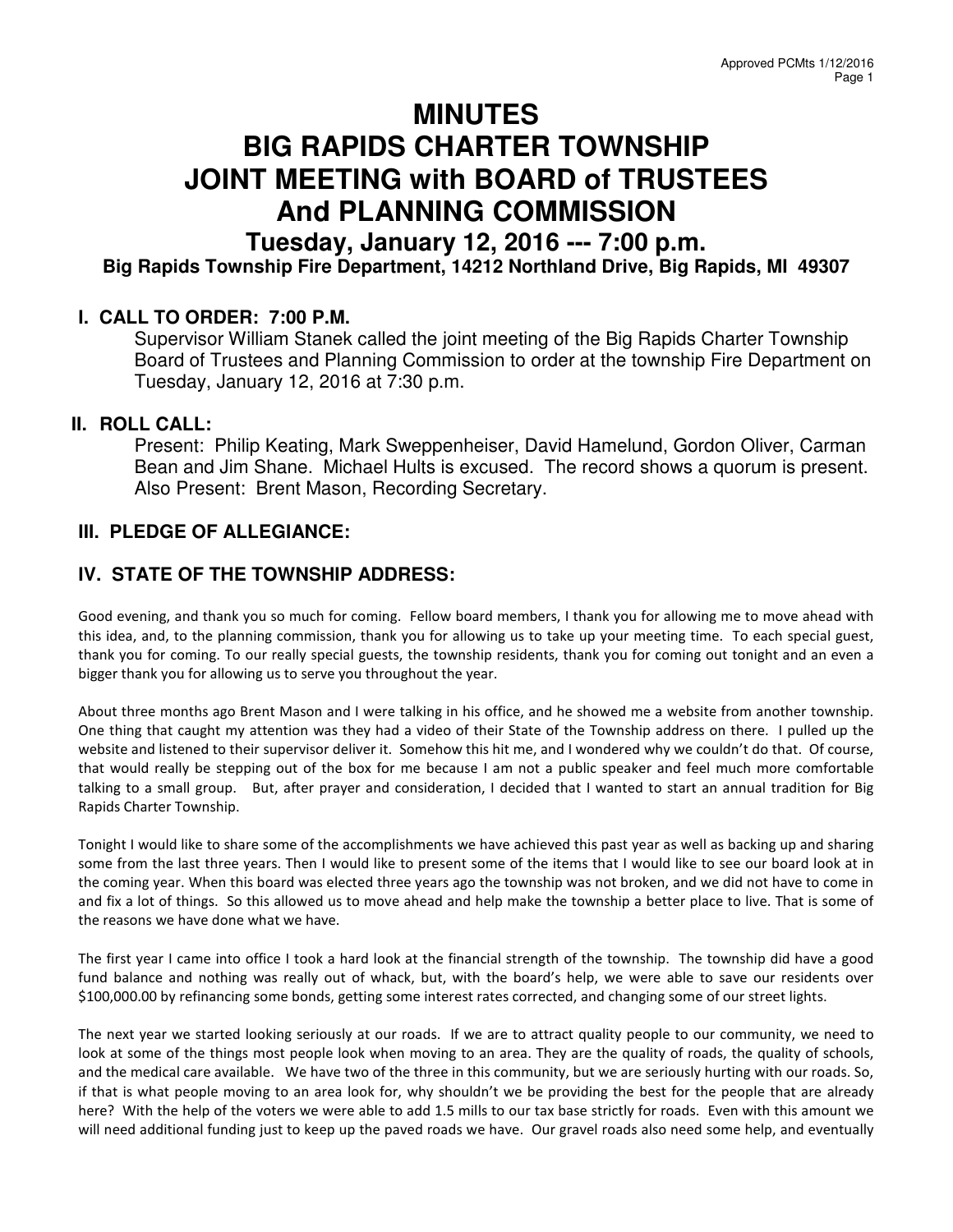it would be nice if we could pave more of the roads in our township. We added another \$100,000 from our general fund last year, and we do have additional general fund money in the budget this year for roads. Hopefully this can be approved and added to the roads fund this year so we can do a little more. Actually, what the taxes raise is less than a third of what we really need. So, if we can save some general fund money and add to this it will definitely help. The new roads bill the state passed will also help a little with this difference, but it will take a couple of years before we will see any of it.

Other items that we have taken care of in the last few years was the rebuilding of the Perry Street lift station pumps and the negotiating with a local farmer to help to keep the industrial park property clean of brush. We have continued on with the fall cleanup and even cut out about a third of the cost of doing so. Thanks to the board and volunteers for all your help in keeping this event so popular. This not only gives our taxpayers a way to dispose of unwanted items but helps to keep the township looking nice.

One small thing we started was a fall newsletter to help keep everyone informed of what happens in the township. I have tried to add small things to the tax notices and use the fall newsletter for other items that I feel help the community to be more informed of what we do.

This past year has been a good year for the township. We were able to repair more roads to the tune of a little more than \$300,000.00. We added three generators to our sewer system. We now have generators on six of the nine lift stations. With a power outage our contractor still must move a portable generator around to the last three stations, but they are not used that much and allow us more time. We have also relined over a half mile of sewer pipes that were almost 50 years old and had many broken areas and roots growing in them. This had been allowing ground water to seep or, should I say, run in. Then we paid the city to process this as sewage. This fiberglass liner should provide another 50 years of service. Another item for the sewer system this year was a major repair at the Perry Street lift station. We were very fortunate that our contractors caught this soon and no major damage was done. Another improvement for our utilities system this year was to add smart meters to those using our sewer system. This was done in cooperation with the city who supplies the water to a lot of these customers. Something else we started to do this year for our sewer system is to locate what we have so, in the event of a problem, we know what we are looking for. We have hired the engineering firm we work with to locate these and get them on the GIS system. This was started several years ago when the township had a full time utilities person, but, upon his leaving, nothing was continued. I have also been working downstairs as time has allowed organizing all of our drawings.

Another big item improved this year was our web site, thanks to Rene and her team. We are now putting more information on the web so that the people in the community can see what we are doing. If there is something you think we need added, please talk to Rene Fountain or Linda Osborn.

This year the board was also able to pay off two loans for sewer improvement that were made in 2010. This will save our residents over \$30,000 dollars in interest.

One of the most time consuming things for me this past year for me has been the Perry Street sidewalk. Our engineers have the design almost done, and it will be out for bids within a month. Unless there is a big glitch, this should be a reality by midsummer. This has truly been a joint effort between Ferris State University, the City of Big Rapids, MDOT, and us as well as the local businesses in the area. How often do you get four government agencies working together? We did pass a special assessment along to the businesses, and all but one has been very cooperative. We are still working with Venlo to see if they will pay what we feel is their fair share.

As many of you know, committees are very important to me. I wish I could remember how many times I have heard, "He loves to go to committee meetings." That is not true, but I do realize how intelligent I am not and that we need a lot of help from people a lot more intelligent than me. This also involves a lot more of our residents in the township. We, as a board, are generalists---kind of like your primary care doctor. We know a little about a lot of things but are not often specialists in any one area. Some may have more experiences in certain areas than others, but we are still in primary care of your township. With committees we can appoint specialists in different areas that make recommendations to the board for our final decisions. By law we do need a few committees or commissions, but we are allowed to add many advisory committees. For those of you that serve on these committees, thank you. Because we have our own zoning and building department we are required to have a planning commission. We must also have a zoning board of appeals and a construction board of appeals. The law also states that we have a board of review and an election committee. Terms and how members are appointed to these positions are directed by the state.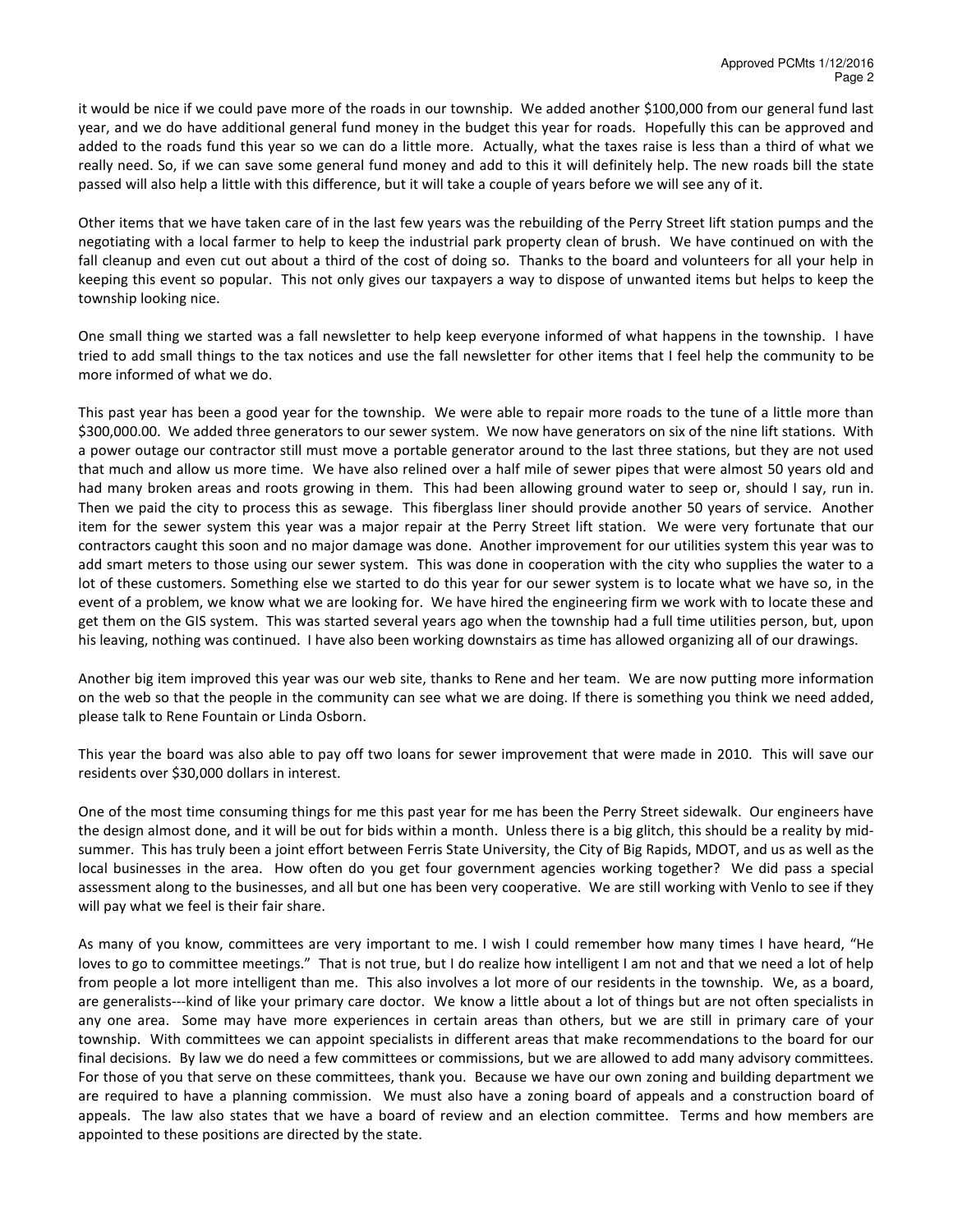All the rest of the committees we have are advisory ones that we have set up. The three main ones that meet regularly are the cemetery, fire, and utilities committees. These all help with oversight and act as a liaison between the departments and the board. These people put in a lot of time. Thank you so much; it is very obvious that your hearts are into helping improve the township. This year we had a few glitches at the cemetery, and many pitched in to help. This will be better next year. Most of the committee members spent time out there helping and working alongside our staff.

The members of the utilities committee are experts in their area. Thanks for all you have taught me and for your patience.

Talk about experts, when I came into this job I didn't even know what a Pazer rating was or how it was used. The roads committee members use this all the time, so I attended a seminar on how roads are rated so that I could at least talk the same language as our roads committee. They also taught me how important it is to keep up the good roads we have so we don't spend extra money on them. The board and community owe this team a big thank you.

The township has grown over the years and more ordinances to govern the township were needed. Some additions and changes had to be on the fly. For the last couple of years we have had a committee working on organizing these ordinances. We even hired a company that specializes in this area to help us, and within a couple of months this task should be completed. I have now asked the committee to go back and look at our policies. These are in pretty good shape but need to be looked at every couple of years to keep them that way.

This past year we established an investment committee that is looking at your money. It will make recommendations to the treasurer about how best to invest the township money. This year it was recommended that we pay down some debt, and you, as a board, approved. We also resurrected an old revolving loan fund that will be used to fund the sidewalk.

We also had several other committees this past year. This year we have also established a wage committee. This committee will look at the wage packages for elected positions as well as employee packages. I looked at who would have the experience to serve on this committee, and every one I considered was very busy, but I was hoping they would serve. It took only six phone calls to get five people. What an amazing group of residents we have.

#### Well, that is enough of committees.

What would I like to see us accomplish as a board this year? Number one is the completion of the sidewalk. Another area that we have been working on since I came on the board is helping the city with funding of the library. I have had meetings with other townships, the city, and the library, and we have talked about many options and even a district library. At this point, the board has approved putting .2 mills for six years on the August ballot to support libraries in our district. This would allow the people to decide if they want to support the library without a major expense. Two tenths of a mill on a \$150,000 home would only cost \$15.00 per year and bring continuity to funding.

Besides finishing the sidewalk and the ordinances, I would like to have the board take a serious look at an addition to the fire hall. We have been in this building for 30 years and have outgrown it. A few years ago the committee asked that we look into it. I told them we needed to save up the money first from their budget. They did that and a year ago came before the board. You, the board, needed more time to look at other options. The need is still here, it's a new year, and we still have the same situation. It is tight for vehicles and does not allow for all things to be inside. It is tight for training. The township is not what is was 30 years ago, building materials are different, and we now have multiple housing units. We are not the rural area we were 30 years ago, and keeping our constituency safe is ever changing. This group has worked together, they have worked well with the city, and they are working with other townships. They have improved our fire rating because of their hard work. Let's recognize this and work together to meet the need of our community.

Another thing I would like to push this year with your help is some long-range planning. Where do we see the township in 5 years, 10 years or more? I know some of you have thrown out the idea of a township superintendent. Another idea is to contract everything over to the city and let them run it. Personally, I would like to see each board member set aside 5 days per year for training. To help jumpstart this idea I have asked Mr. Keating to lead us tonight with a visioning session. We will set a time limit and just let everyone throw out some ideas.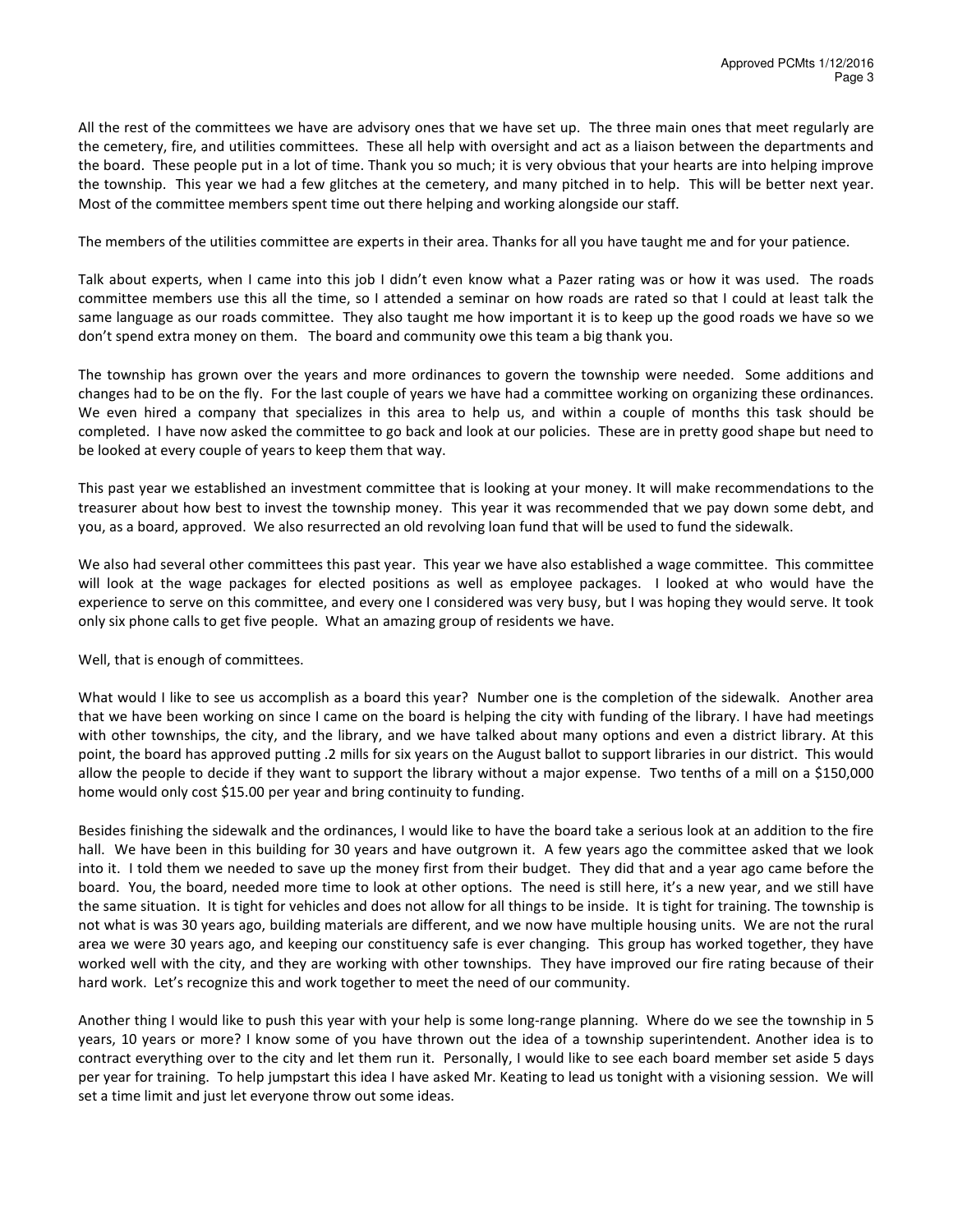Townships are a very important form of government. In Michigan we have 1240 townships. We are the grass roots system along with villages and small cities. We live here, and we listen to your ideas. State and federal governments are too removed from reality and more politics are involved. As townships we work together as well as independently. We have a great township association that helps us keep in line. As for Big Rapids Charter Township, we only have about 20,240 acres, about 12% less than the average township. We are one of the smallest in Mecosta County in land area, yet we have the second highest population with over 4200 individuals residing in this township. Our SEV value (our tax base) this year could surpass the City of Big Rapids. The reason many prefer living in the township is our lower taxes. We pay a total of 45.3 mills compared to the city which has a total millage rate of 60.1 mills, and 18 mills less are paid on homestead properties. Now, to be fair to the city, they do offer more services but have a higher overhead. The other problem the city faces is so much of their property is tax exempt schools, county government buildings, churches and others. This means the cost of operating is put on a lot less people and is therefore much higher.

When I took over as supervisor I had a few things that I definitely wanted to do. One was to keep the township going in the positive directions that had been previously established by hard work. I wanted to make sure we didn't give away any property that belonged to the people of our township; my first two days were spent going over minutes from the previous 12 years. I didn't want to make any big changes. The second main thing I wanted to accomplish was to have a better working relationship with the City of Big Rapids and surrounding townships. The third, and most important, was to be true to our residents. I think, as board, we have done a good job of all three.

One of the reasons we have been able to accomplish so much is because of the employees we have and their support. Brent Mason has been outstanding in the office and overseeing the building department. In the last three years we have seen the addition of The Flats, Aldi, and The Brook completed. The Lerner, Csernai and Fath Building should be open within a month, and the Hampton Inn has started. Besides these commercial buildings many residential homes have been added to our community. Thank you, Brent, George, Ken, and Steve.

Many of you do not see David Kirwin very often, but he is doing an excellent job with our assessing. As I sit in on the board of review meetings, I understand why this committee speaks so highly of him. Jim Tubbs and Perry Douglass have done a wonderful job in turning the fire department around and adding a lot of training as well as cooperation from other departments in our area. One thing that I would like to encourage the board to do is hire good people, pay them well, and keep them. They are the ones that hold this township together; we are only here for a limited time.

And also, a big thank you to each that serve on this board. It is truly a privilege to serve with each of you. What we have is a board that thinks on its own, and that is what we want. If you all thought the way I do, you wouldn't be needed, and we would be in a big mess. Thank you for respecting the opinions of others when they don't agree with yours.

What has amazed me the most over the last few years is how many residents visit the township hall. It is a privilege to serve you and to have the opportunity to listen to you. Keep stopping in; talking to you is the most important thing I can do. When in my office you may notice a couple of items that are usually on my desk besides the mess my wife worries about. One is the MTA handbook; I use that a lot for questions on guiding this township. The other is my Bible. I try to come in early and read that most days; that gives me guidance in running my life.

Speaking of my life, over the last two years I have been very blessed going through a serious battle with cancer. This has involved chemo, other infusions of drugs, a stem cell transplant, and more infusions. At this point I am cancer free and taking the infusions for four more months as a preventive maintenance measure.

Thank you for the privilege of serving. The state of the township is good; actually, the state of the township is very good.

# **V. RECOGNITION OF SERVICE:**

Mr. Stanek turned the meeting over to Mr. Keating for the purpose of recognizing Mrs. Vivian Smith for over 32 ½ years of service to Big Rapids Township, starting as deputy clerk, clerk, township board member and finally as a member of the Planning Commission. Mrs. Smith was not able to be present for the recognition. We will be presenting her with a plaque to thank her for her many years of service and as a real resource for the township.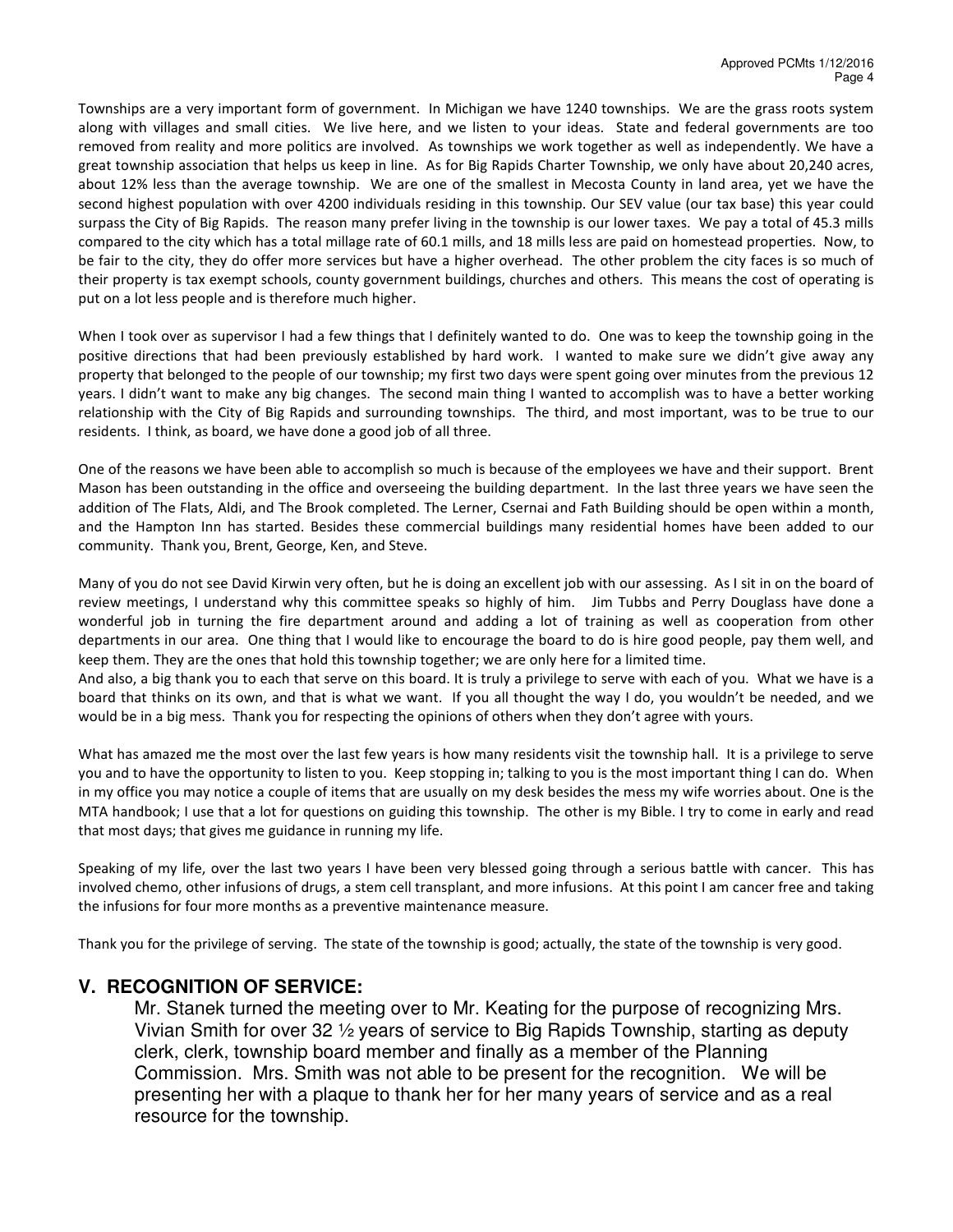#### **VI. VISIONING TIME:**

Mr. Keating started the visioning time by giving some brief instructions about what this time is for. It will be an informal time open to anybody to share their interest and reason behind the interest so that these items can be brought to the Board of Trustees and the Planning Commission for further discussion. Dan Tuuri came forward to assist Mr. Keating by scribing the comments on the white board. Alice Bandstra shared some information she recently read in the Detroit Free Press about what services citizens want provided by their communities in order to have a successful community. She believes the Public Library and the Perry Street Sidewalk are big things that need to be supported. Gary Gawne requested that the subject of light pollution from new construction be looked at. Carman Bean submitted a list of questions regarding the addition to the fire hall that he feels the Board of Trustees, the Supervisor and the Planning Commission should consider before any decision to add on to the fire hall is made. Mr. Stanek requested Fire Chief Jim Tubbs share info on the preliminary plans and cost. Mr.Tubbs stated that the cost of the construction would be approximately \$140,000.00 to \$160,000.00 and the cost of grade improvements would be approximately \$50,000.00 for a total project cost of \$200,000.00. Brandon Maneke stated he would like to see the sidewalk on Northland Drive south of the City be improved as it receives a lot of pedestrian traffic. Wayne O'Neil knows we are working on our roads but he feels that we should concentrate on roads that are in worse shape instead of the ones that cost less to fix, because some roads will deteriorate to the point that they won't be able to be fixed. He said, ultimately it is the Township Board that has the ultimate responsibility to decide which roads get fixed, not the road committee. He also mentioned that the cul-de-sac at the end of his street is not being plowed, and is concerned that a fire truck might not be able to get turned around or get stuck there. Mr. Stanek suggested for the audience to think "outside the box." Bruce Jacobs mentioned that we should be looking at a new bridge across the river besides the two that exist in the city. He suggested off the end of 14 Mile Road or something like that. Jerry Everett asked questions about the library and alternative ways to support the library for the long term, especially if the township millage doesn't pass. William Stanek wondered about utilities (water and sewer) being provided across the expressway to provide for expansion to the west. Mr. Stanek advised the audience where the current water and sewer services are provided. Penny Currie also stated that a long range goal for the next 10 to 20 years would be to extended water and sewer services to the 19 Mile Road interchange in Green Township. Big Rapids Township's water plant would be more than capable of providing water services to that area. The township water plant needs users to help offset the cost of operation. Dan Tuuri asked about the balance of the townships growth between residential, commercial and industrial. Mr. Keating mentioned the Master Plan and the fact that the Master Plan is updated every five years, showing where we believe future growth should occur. Mark McIver wondered if any thoughts have been given to future traffic flow plans for the area. He feels that State Street and Perry Avenue are too busy for this community and other traffic routes should be considered. Wayne O'Neil would like to see the township get rid of the industrial park. Jerry Everett asked if the township had any ordinances in place that would control the development of wind turbines, cell towers and fracking wells. Mr. Stanek agreed that would be a good thing to look into. Wayne O'Neil mentioned that any future towers need to allow multiple user to "cohabitate" on the tower to prevent the need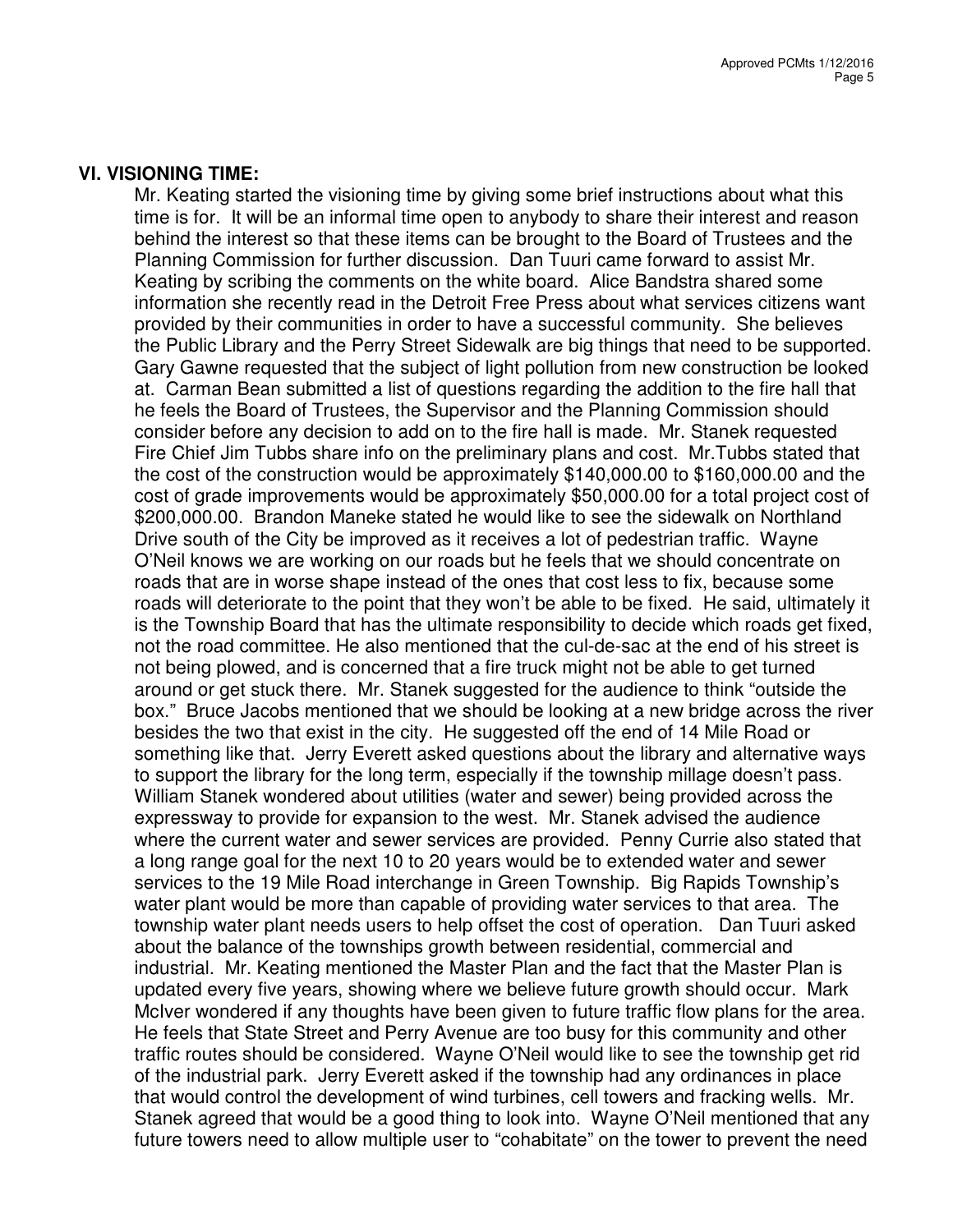for so many towers in an area. Wayne also requested that a thorough study be done along with the neighboring governmental entities to determine what the actual needs are for fire services before we commit to this addition. Mr. Stanek advised that we have been working with the other townships and the city to make sure we are proceeding in the right direction. Carman Bean spoke about his list of questions and how it will help the officials make sure they are looking at the project in the right light. Bruce Jacobs would like to see some of the costs of Highbanks Park upkeep be provided for by licensing fees from the commercial entities that use the park for profit making ventures. This could help with the offset of maintaining the park for the residents. Also, Jerry Everett wondered if a speed limit on Roosevelt Road approaching the park could be considered so the traffic could be slowed down for safety reasons. He continued to wonder why it is so difficult to get speed limits changed when the rationale seems so reasonable. Mr. Stanek advised that it is very difficult because law enforcement needs to be involved and recommend all the changes. Mr. Keating brought up the idea of township wide garbage pick up and Alice Bandstra suggested that curb-side recycling should also be considered. Mr. Stanek invited the citizens to look over the proposed plans for the Fire Department addition. The Board of Trustees meeting was adjourned at this time and the Planning Committee was recessed for approximately 15 minutes at 7:56 P.M.

# **VII. PUBLIC COMMENT:** None

# **VIII. RECONVENE OF PLANNING COMMISSION:**

Mr. Keating called the Planning Commission back to order at 8:12 P.M. with the same members present as at the start of the meeting. He officially welcomed Mr. Sweppenheiser to the commission.

# **IX. APPROVAL OF MINUTES:**

The minutes of the December 08, 2015 meeting were reviewed and Mr. Keating requested a motion for approval. Mr. Hamelund made the motion to approve the minutes as submitted, seconded by Mr. Bean. The motion carried unanimously with 6 yeas.

# **X. ELECTION OF OFFICER FOR 2016:**

Mr. Keating requested that the commission consider nominations for the officer position on the Planning Commission. Mr. Shane made a nomination of Phil Keating for the Chairman position. Mr. Bean seconded that nomination. Mr. Shane motioned to close the nominations for chairman, seconded by Mr. Bean. No discussion occurred. The vote in favor of Mr. Keating as Chairman for 2016 was unanimous with 5 in favor, and Mr. Keating abstaining.

Mr. Shane nominated Carman Bean as Vice Chairman, seconded by Mr. Oliver. Mr. Shane motion to close the nominations, seconded by Mr. Oliver. No discussion occurred. The vote in favor of Mr. Bean as Vice Chairman for 2016 was unanimous with 5 in favor, and Mr. Bean abstaining.

Mr. Bean nominated Mr. Sweppenheiser as secretary, seconded by Mr. Shane. No discussion occurred and the vote in favor was unanimous with 5 in favor, and Mr. Sweppenheiser abstaining.